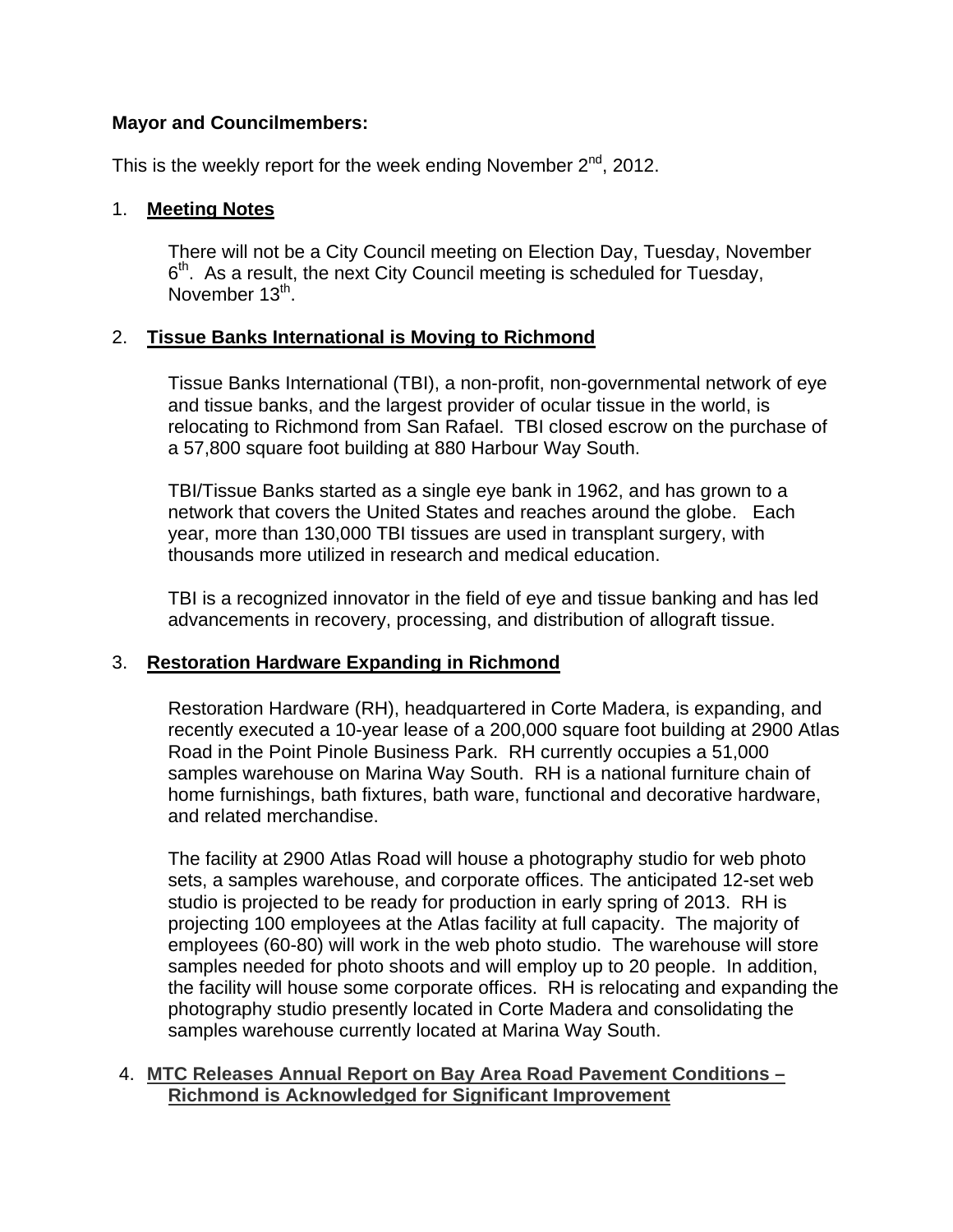This past week, the Metropolitan Transportation Commission (MTC) released its annual report on the pavement condition of the Bay Area's 42,600 lane-miles of local streets and roads. The data shows that average road pavement remains in "fair" condition, with the typical stretch of asphalt showing serious wear and likely to require rehabilitation soon. Data puts the region's 2011 pavement condition index (PCI) score at 66 out of a maximum possible 100 points, as computed on a three-year moving average basis. This marks the third consecutive year the region has registered an average PCI score of 66.

El Cerrito was honored last year by MTC's Regional Streets and Roads Program for the effectiveness of its voter-approved Street Improvement Program, which helped to boost its one-year PCI score from 48 (poor) to 85 (very good) and its three-year moving average from 53 (at-risk) to 62 (fair).

Significantly, the Regional Streets and Roads Program will later this year recognize the City of Richmond for the achievement made in 2011 by our pavement maintenance programs. Richmond registered a 13-point jump in its one-year PCI score from 2010 to 2011, an increase that will be reflected in the city's three-year moving average score through 2013. The City's three-year moving average PCI during the years from 2006 – 2011 are 46, 50, 53, 55, and 58, respectively.

Anyone who drives the streets of Richmond is acutely aware that there is a great deal more work to do to improve our pavement conditions. However, both the Engineering and Public Works Departments have worked hard to achieve the progress that has been measured in these PCI scores, and consistent investment in their systematic paving programs over time should continue this positive trend.

#### 5. **City Hall-oween**

Civic Center Plaza was filled with superheroes, princesses, ghosts, laughter, and lots and lots of smiles on Halloween as youth from across Richmond visited City Hall for "trick or treat." Thank you to everyone who participated in the Halloween festivities, as it brought a lot of joy and memorable moments to our youth from throughout Richmond, including those from Youth Enrichment Strategies, Center for Human Development, Richmond Police Activities League, Coronado YMCA, and Nevin, Booker T. Anderson and Shields-Reid Recreation Centers, as well as to the employees at City Hall. Youth enjoyed trick-or-treating at various City departments that used their resources and talents to create a warm and welcoming environment. The youth chose to award the "spirit stick" for the best decorated trick or treating venue to the Recreation Department.

Congratulations go to the City employee costume contest winners, whose frightful facades appear below.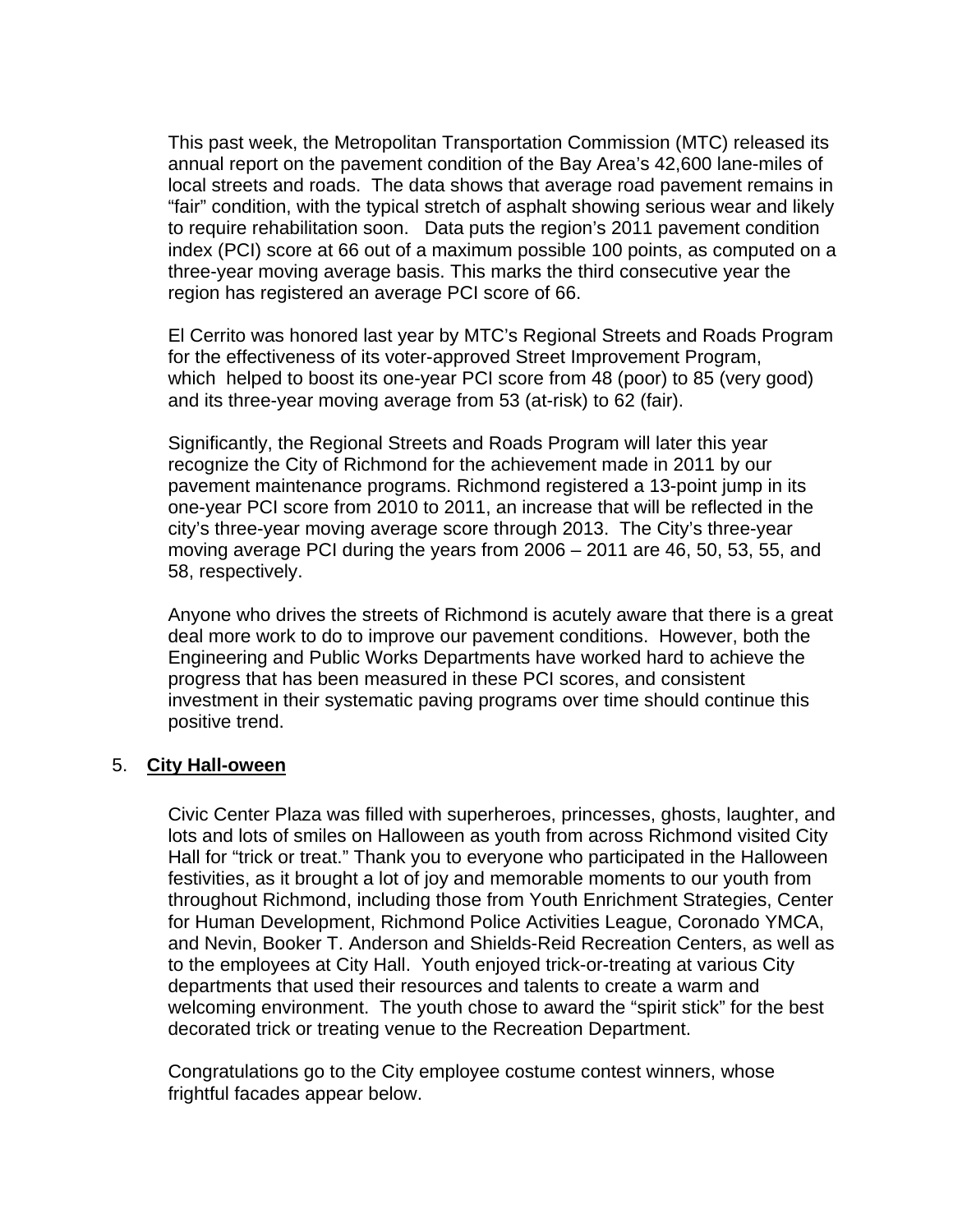Thanks especially go to Alicia Nightengale, Project Manager in the City Manager's Office, who "brainstormed" the idea (*a la* Dr. Frankenstein ["it's alive!"]) and implemented it so effectively with the help of many City staff members.



**Scariest 1st Place Dead Prom Queen** AKA **Teyona Galloway Administrative Student Intern City Council Office** 

**Funniest 1st Place 3xMVP Lebron James AKA Mike Uberti Sustainability Intern** City Manager's Office

**Most Creative 1st Place** Zombie **AKA Rose Gibson** 

**Buyer** Finance

Congratulations Recreation Department!!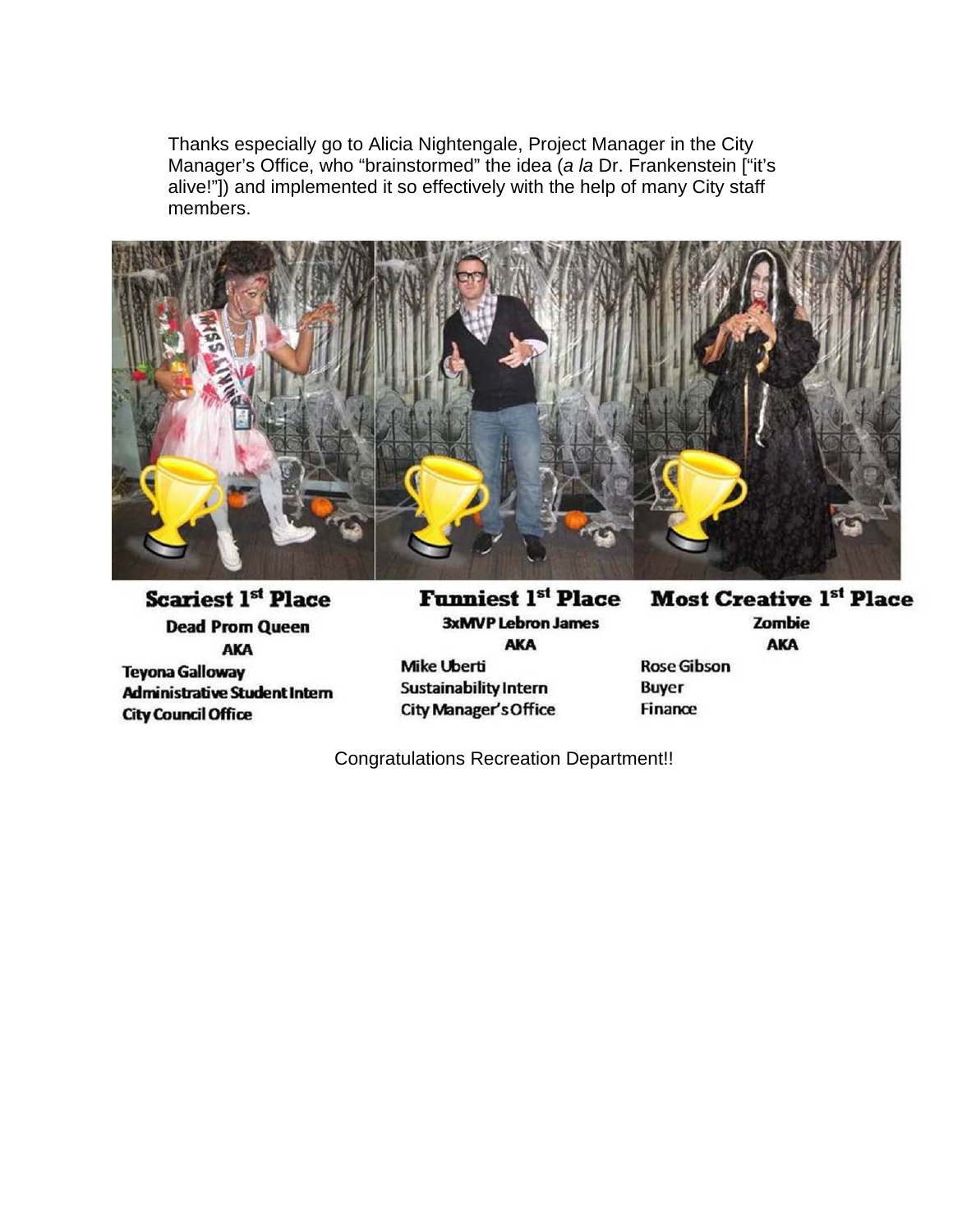

#### 6. **Via Verdi Project Update**

The City reached a major milestone on the Via Verdi culvert replacement project (the site *formerly known* as a sinkhole). The last portion of the concrete culvert was recently poured and cured, the upstream and downstream coffer dams were removed, and the creek bypass pumps were deactivated. San Pablo Creek is now being conveyed by the new concrete culvert.

Although the culvert construction phase of the project is complete, much work remains to be done before the entire project is complete. The earth must be properly built up and compacted, and utilities, including sewer, water, gas, electric, telephone, and cable must be installed. El Portal Drive and Via Verdi roadways must be reconstructed. The temporary bypass road must be removed, and the Rolling Hills Memorial Park property must be restored to its original condition.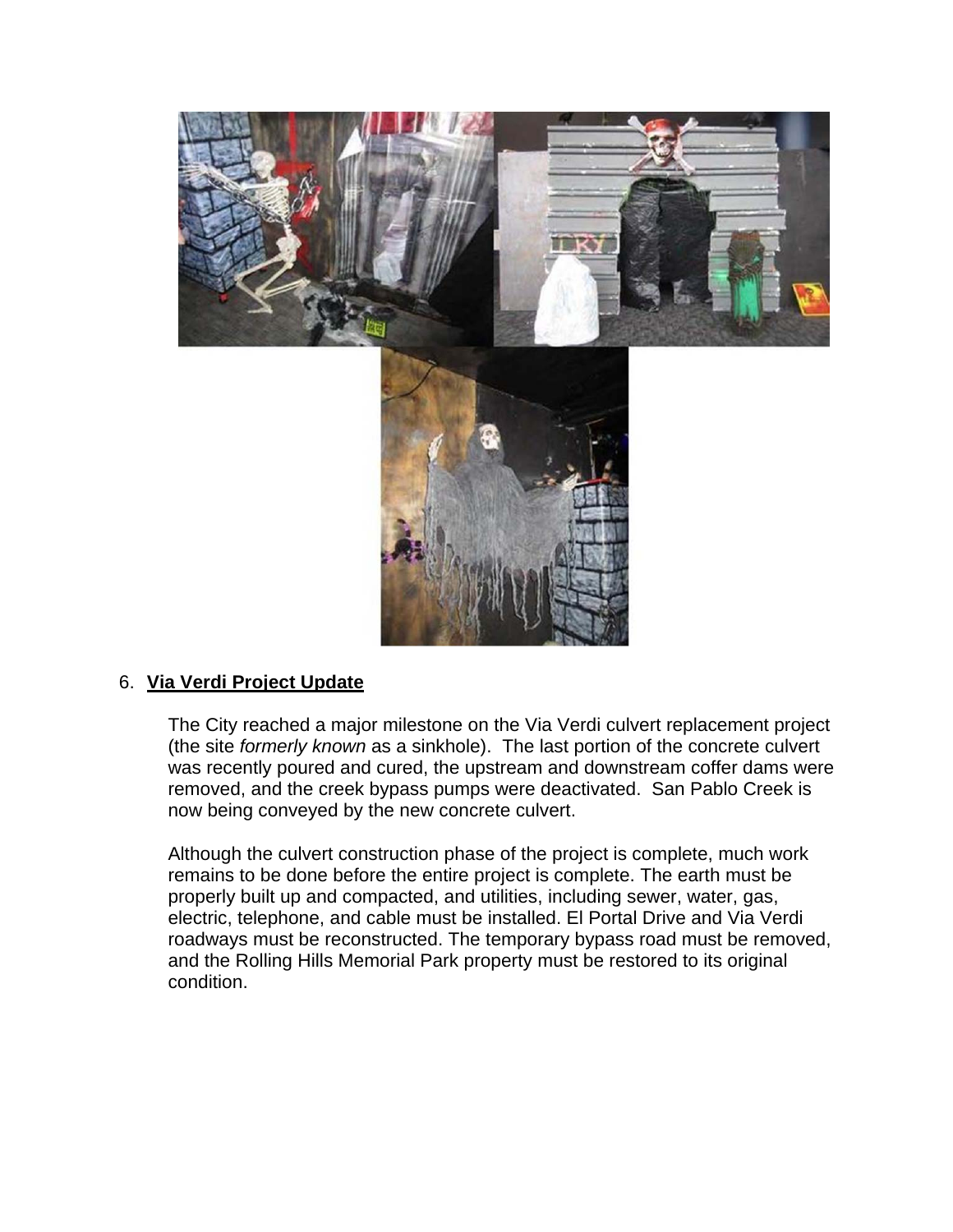

**Upstream Headwall:** The "Headwall," or upstream receiving end of the culvert, is visible in this photo. Wooden baffles were installed in accordance with environmental regulatory requirements. The baffles encourage sediment deposit and development of water eddies, mimicking a natural stream, enabling flora and fauna to thrive, and ultimately promoting a healthy riparian ecosystem.



**Downstream Endwall:** The "Endwall," or downstream discharge end of the culvert, is visible in this photo. Several creek bank erosion control measures have been implemented, in accordance with environmental regulatory requirements. "Rip-rap," or large rocks, were placed on the lower reaches of the banks to prevent erosion, willow stakes were planted among the rip-rap – some will grow into willow trees and will stabilize the creek bank and provide canopy cover, and erosion control blankets were installed on the upper reaches of the banks to prevent soil erosion.

#### 7. **Health in All Policies Community Workshops**

Health in All Policies (HiAP) recognizes that the causes of health disparities, and the resulting health inequities, are the consequence of a variety of social factors that impact individuals and communities "upstream," beyond the scope of traditional health services. This concept acknowledges that all city departments impact health, even those that we do not traditionally consider as conducting health-related work. The City Richmond's Health in All Policies Strategy is a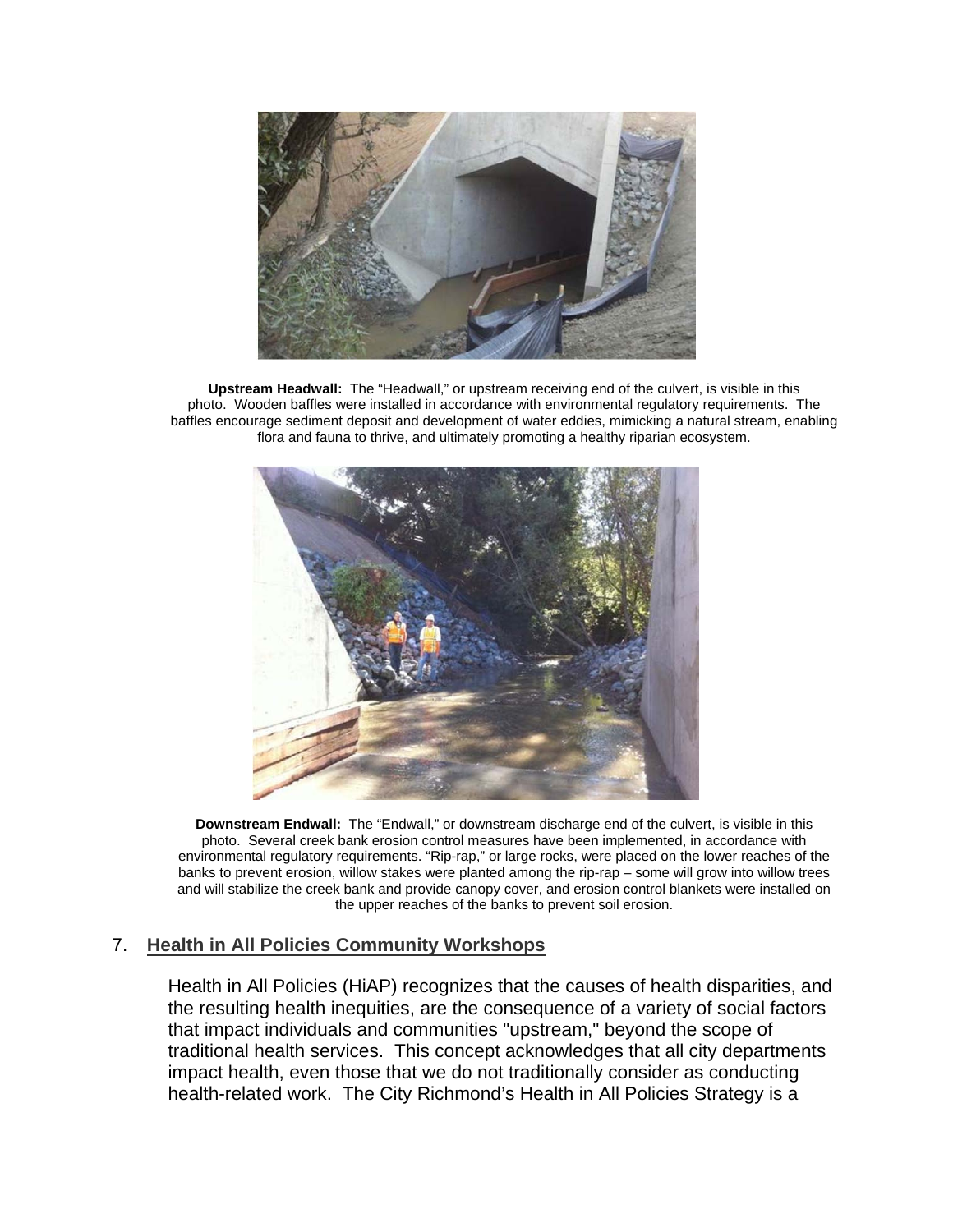collaborative approach with the goal of improving health equity by addressing the social determinants of health and integrating health into the decision making processes across all departments of the City.

Those interested in this Health in All Policies effort can learn more about this strategy and provide feedback at an informational meeting on November  $8<sup>th</sup>$  and at a workshop on November 29<sup>th</sup>, both from 6:00 PM - 7:30 PM in the City Council Chambers. Find out more about Health in All Policies at www.richmondhealth.org**.** Please RSVP at www.healthinallpolicies.eventbrite.com so that we can plan the logistics accordingly.



Trabajo de la Junta: 29 de Nov., 2012, 6-7:30pm **City Council Chambers 440 Civic Center Plaza**, Richmond Comida ligera a partir de 5:30-6:00pm



Por Favor de Registrarse: http://healthinallpolicies.eventbrite.com/ Para obtener mas información acerca de Salud de Richmond en Todas sus Medidas y otras iniciativas de Salud, por favor viste: www.richmondhealth.org o llame al (510) 620-6606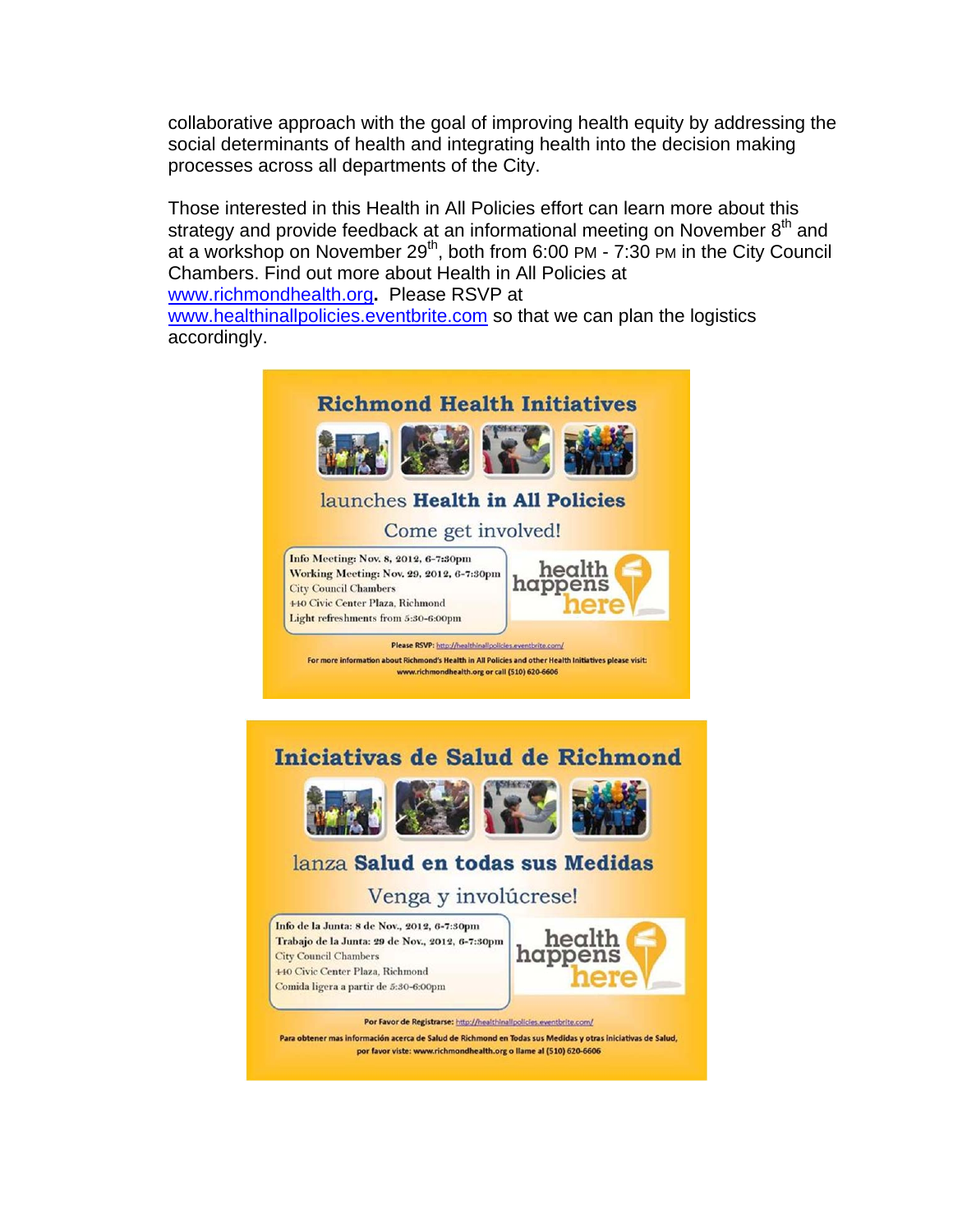### 8. **City of Richmond Americans with Disabilities Act (ADA) Transition Plan**

The City of Richmond invites members of the public to view the draft of the City's ADA Transition Plan and offer comments. The Plan can be accessed on the City Manager's web page at http://www.ci.richmond.ca.us/index.aspx?nid=2526 .



## 9. **Environmental Protection Agency (EPA) United Heckathorn Technical Assistance Meeting**

The EPA is hosting a meeting on December  $3<sup>rd</sup>$  from 6:00 PM - 8:00 PM, where those interested can hear about and discuss the results from the recently completed Technical Needs Assessment (TANA) for the United Heckathorn Superfund Site. (Please find meeting fliers in English, Spanish, and Laotian.) At the meeting, the EPA will give a brief update on the clean-up schedule and an overview of the TANA process and findings. We are encouraging those interested to attend the meeting, get involved in helping implement actions identified in the report, and Find out more about the United Heckathorn Superfund site.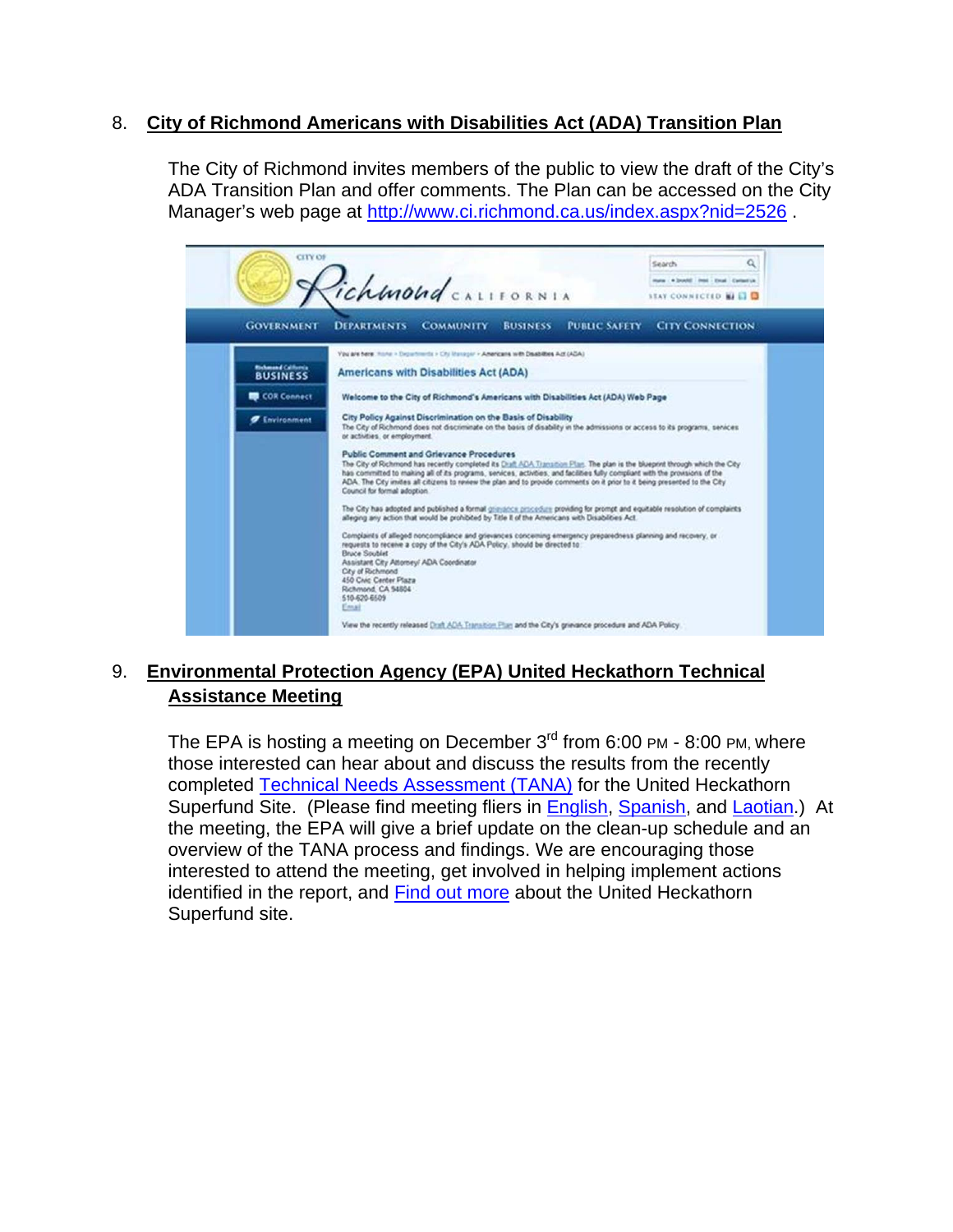

#### **EPA Invites the Community to a United Heckathorn Technical Assistance Meeting**

**US EPA** 

Come hear about and discuss the results from the Technical Assistance Needs Assessment (TANA) completed in October 2012 for the United Heckathorn Superfund Site located in Richmond, CA. This<br>is a follow-up to the technical assistance workshop that EPA held on July 9, 2012. The purpose of<br>the initial workshop and th understand the technical assistance needs of Richmond communities, and to help them become more involved with the cleanup process.

## At this meeting, we will:

- » Give a brief update on the site cleanup schedule
- » Give an overview of the TANA process and findings » Discuss the next steps for implementing the



For more information on the Site cleanup, contact Rachelle Thompson, Remedial Project Manager at (415) 972-3962, or email her at thompson.rachelle@epa.gov.

To read the TANA or for more Site information, go to the EPA website: www.epa.gov/region09/UnitedHeckathorn

## 10. **Recreation Highlights**

## Disabled Peoples Recreation Center (DPRC) Halloween

The Disabled Peoples Recreation Center and Friends of Disabled Children Inc. co-sponsored the annual Halloween Dance at DPRC and it was a great success. Eighty-three participants, their aides, volunteers, and staff danced the night away. The decorations were captivating and the music was phenomenal. Everyone had a great time.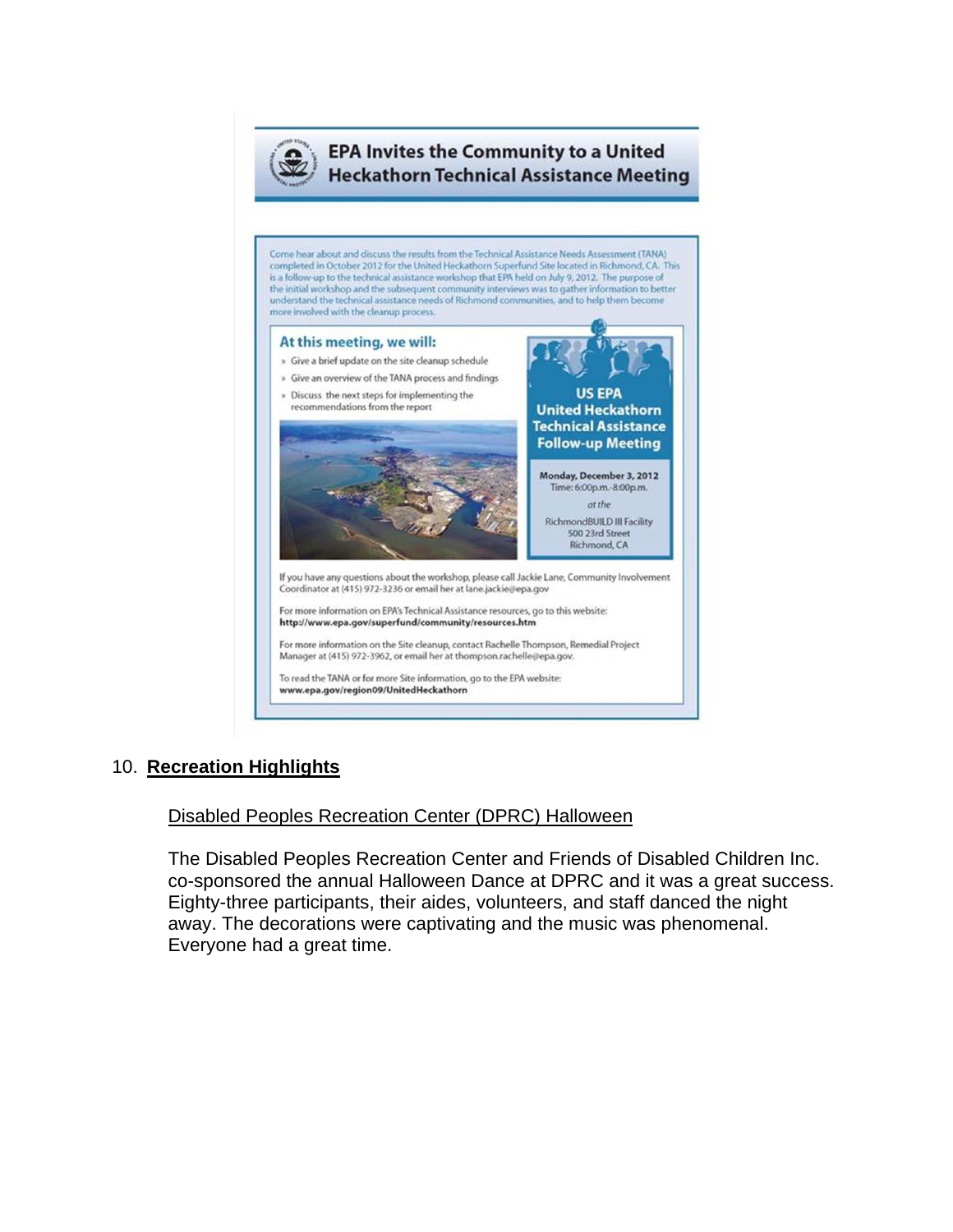

#### DPRC Adult Morning Program

The Adult Morning Program participants enjoyed breakfast at Sukie's Country Kitchen while utilizing skills learned in the Money Matters program to confirm the final bill was correct and determining the appropriate tip.

#### Aquatics

All lifeguarding staff completed a 32 hour, 4 day intensive training at the Richmond Swim Center and the Richmond Plunge. The American Red Cross recently modified the Lifeguard Certification requirements and mandated all Lifeguard Certifications be renewed by December 31<sup>st</sup>, 2012.

#### 11. **Public Works Updates**

Facilities Maintenance Division: Painters applied an elastomeric coating to the roof of Fire Station #66 which will provide additional protection against leaks.

Stationary Engineers restored heat to the Starlight building, made repairs within the boiler room of the Employment and Training building, cleared sewer lines to City buildings and repaired the air handling fan switch at the Richmond Auditorium.

Electricians prepared and connected the electrical for holiday lighting in Civic Center Plaza, repaired lights at Blume Drive and Auto Mall Row, relamped multiple poles throughout the city, restored power on a section of Nevin Avenue for the street lights, replaced green light at Castro Street and Richmond Parkway and replaced the main breaker at the Parchester Community Center.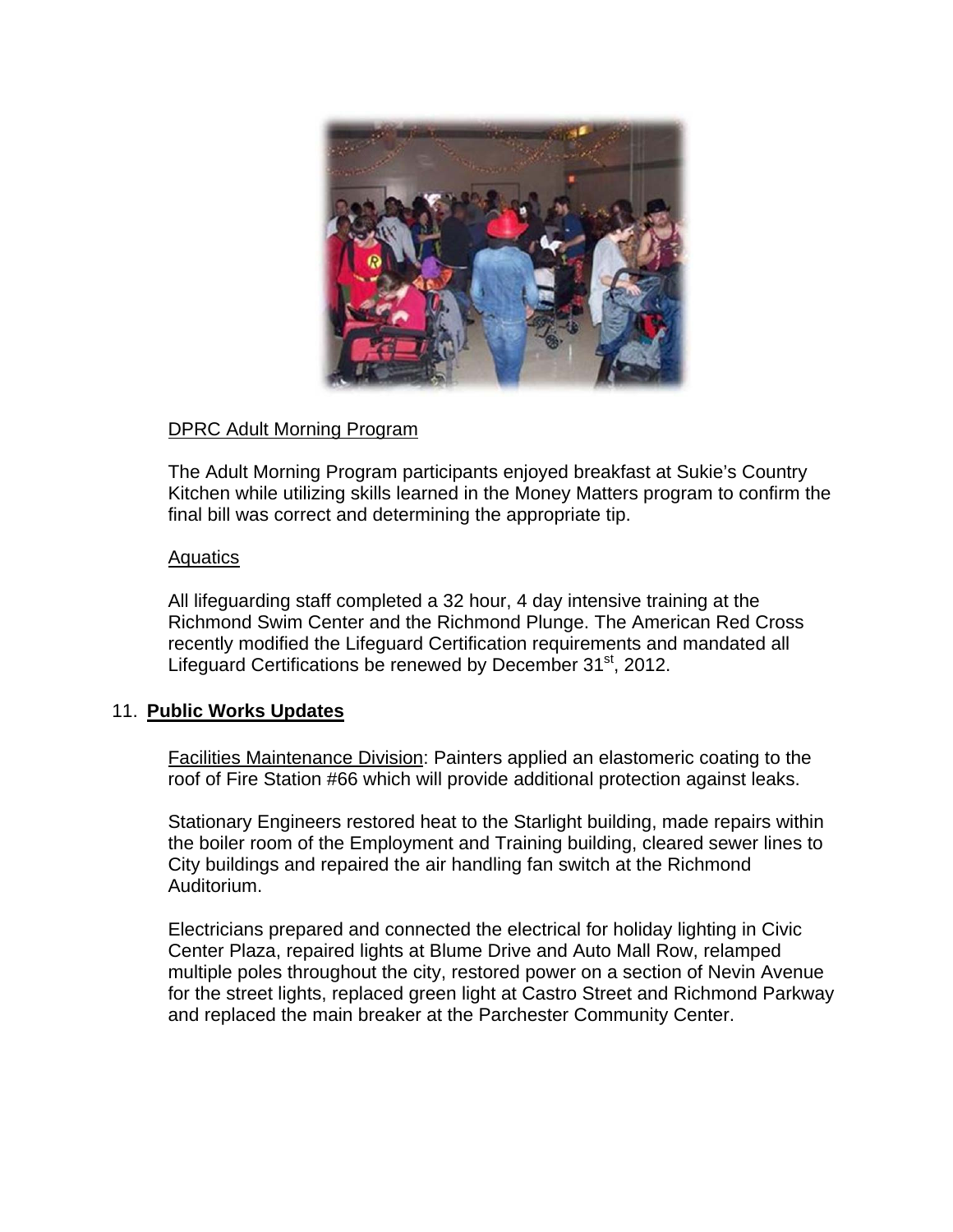

Replacing Green Light on Castro Street and Richmond Parkway

Parks and Landscaping Division: Crew performed landscape renovation projects in the Hilltop area, planting on Nunn Street, turf maintenance at Olinda School and five parks (Tiller, Mira Vista, Wendell, Burg and Solano), cleaned up Raincloud and Lamoine Parks, repaired posts and cables at overlook parks in Point Richmond, and assisted in the Harvest Tree Planting event where 32 trees were planted.



Landscape Renovation in the Hilltop Area

The Tree Crew trimmed and pruned trees at Atchison Park, on South 24<sup>th</sup> Street, 28<sup>th</sup> Street, Bernhard Avenue, Groom Drive, East Scenic, Parker Avenue, and on the Bay Trail near the Ford Point Building.

Streets Division: Pavement Maintenance crew grinded and paved Key Boulevard from Barrett to Macdonald Avenue.